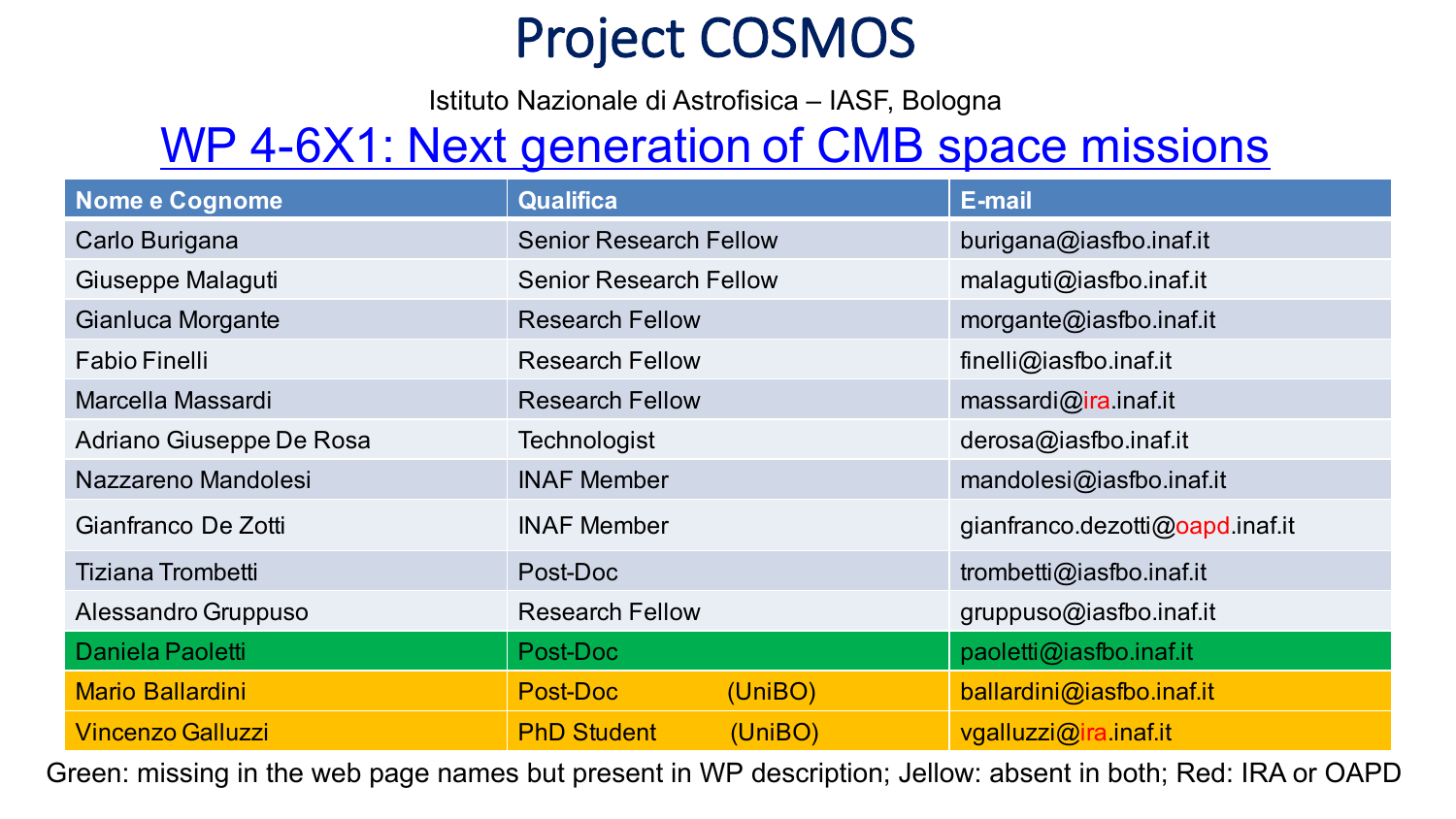## **Some night considerations about**

The main object of this WP is aimed at:

QDefinition and design implementation of a next CMB space mission.  $\square$ Definition and road-map implementation of sub-orbital (ground and balloon) experiments/projects/facilities to complement space mission

First Year, T0+6 months

 $\cdot$  Ingesting of available tools and data sets.

❖ Design and simulation planning.

**\* Outline of future CMB space missions in the orbital & sub-orbital frameworks**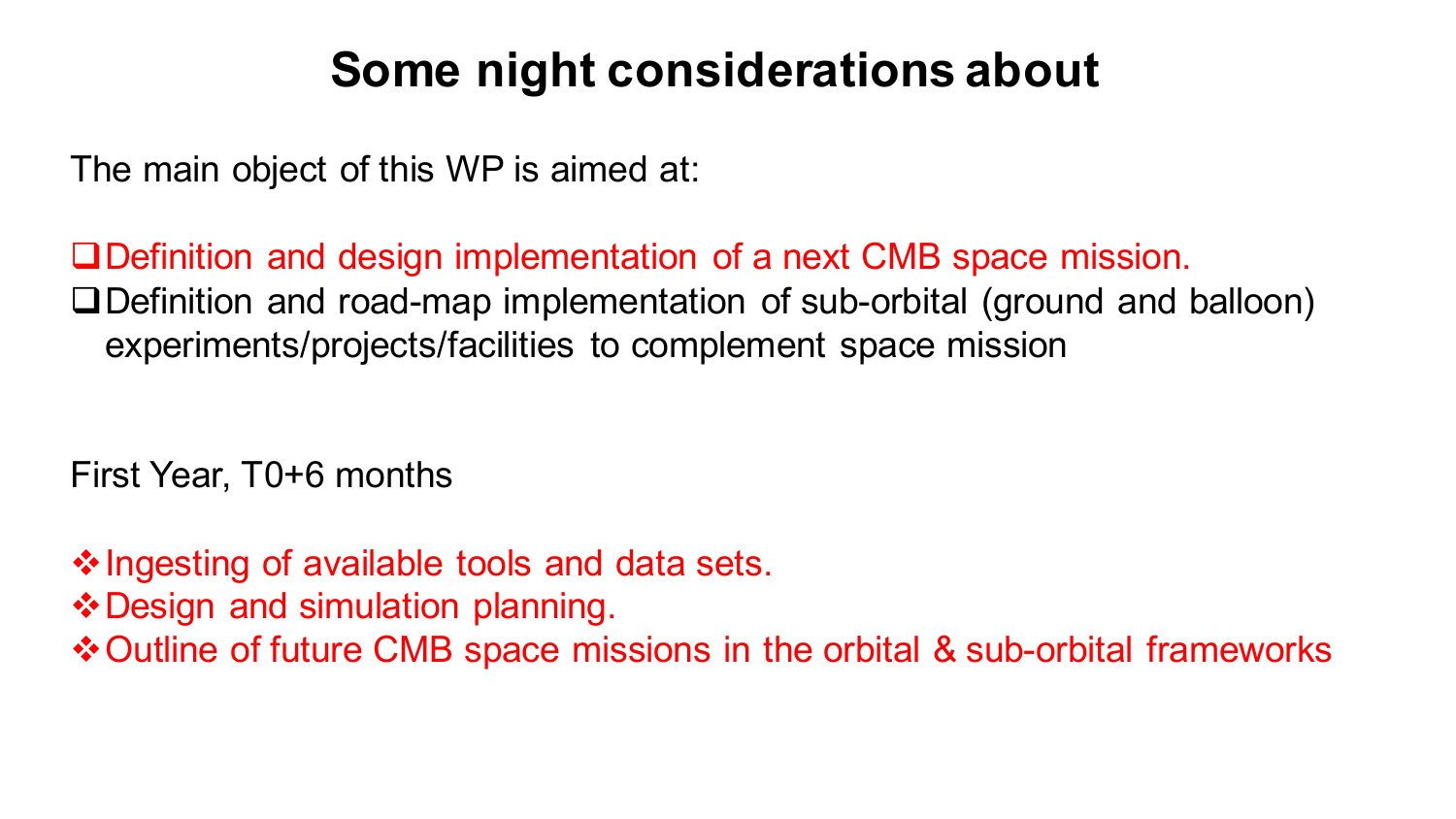### Next CMB space mission

Current Framework: CORE-M5

… But … "MiniCORE", i.e.

0.8-1 m telescope, multipole coverage up to 1000-1500, 1000 receivers, 15 frequency channels (?)

Similar to LiteBIRD ... but with different approach to polarization modulation, significantly better resolution, shifted towards higher frequencies (100-600 GHz ?)

Re-think about possible mission ideas for M6, L4?

Likely, M6 will have similar constraints than M5 ... but maybe very different international context

 $\checkmark$  Polarization anisotropies?

Spectrum?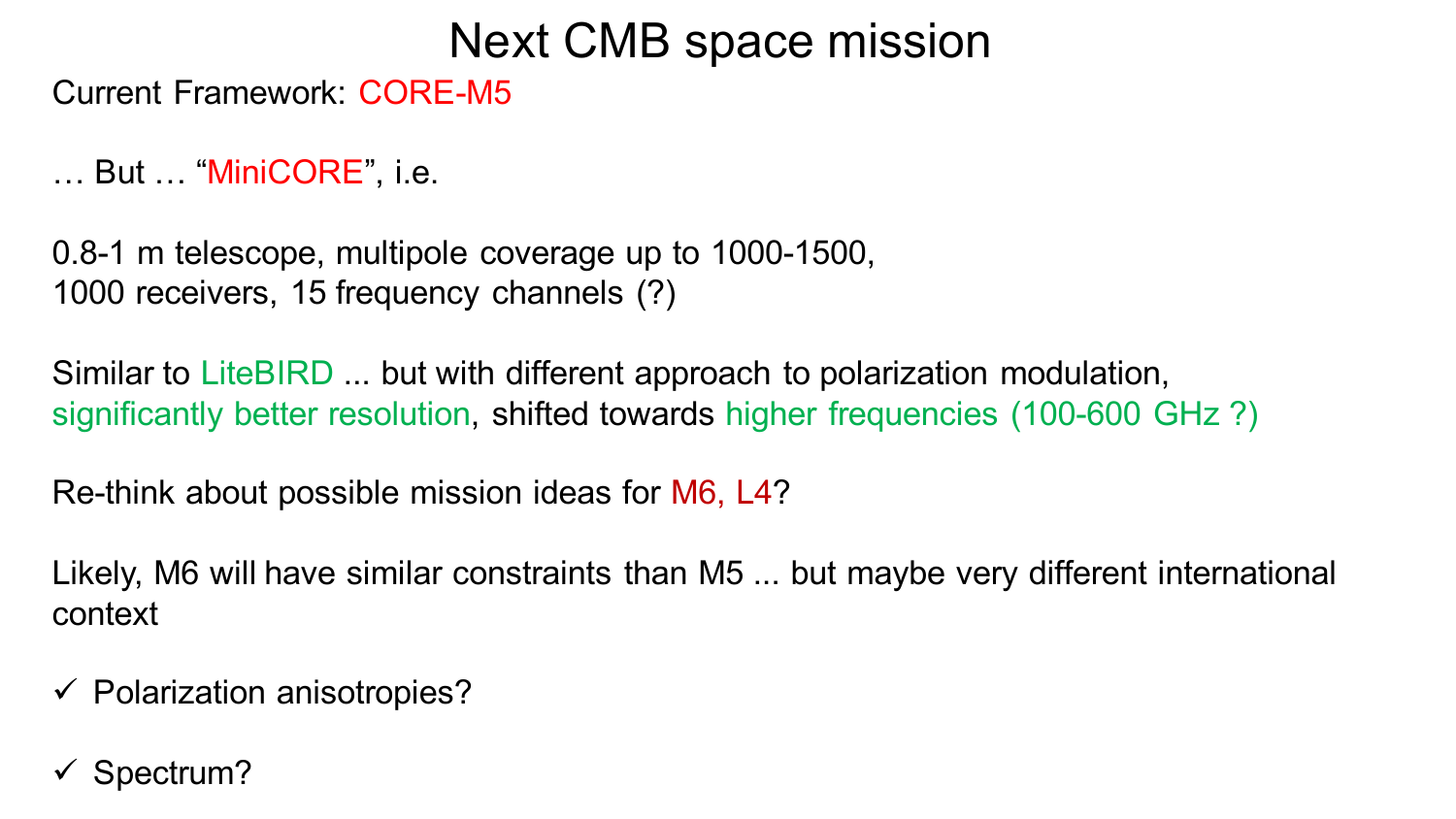# Ingesting of available tools and data sets

- $\cdot \cdot$  PLA as main input but complemented with ancillary catalogs
- $\triangleright$  Tools for assessment of sensitivity vs # channels, intrinsic sensitivity, mission duration, telescope size, …
- $\triangleright$  Tool for assessment of main potential systematics, e.g. calibration uncertainty, foreground residuals, ...
- $\triangleright$  Simple estimators at map and power spectrum (and/or spectrum) level
- $\triangleright$  Tools for basic assessement of potential science vs key instrument, mission, systematics parameters:
- o primary science
- o secondary science

Some examples in next slides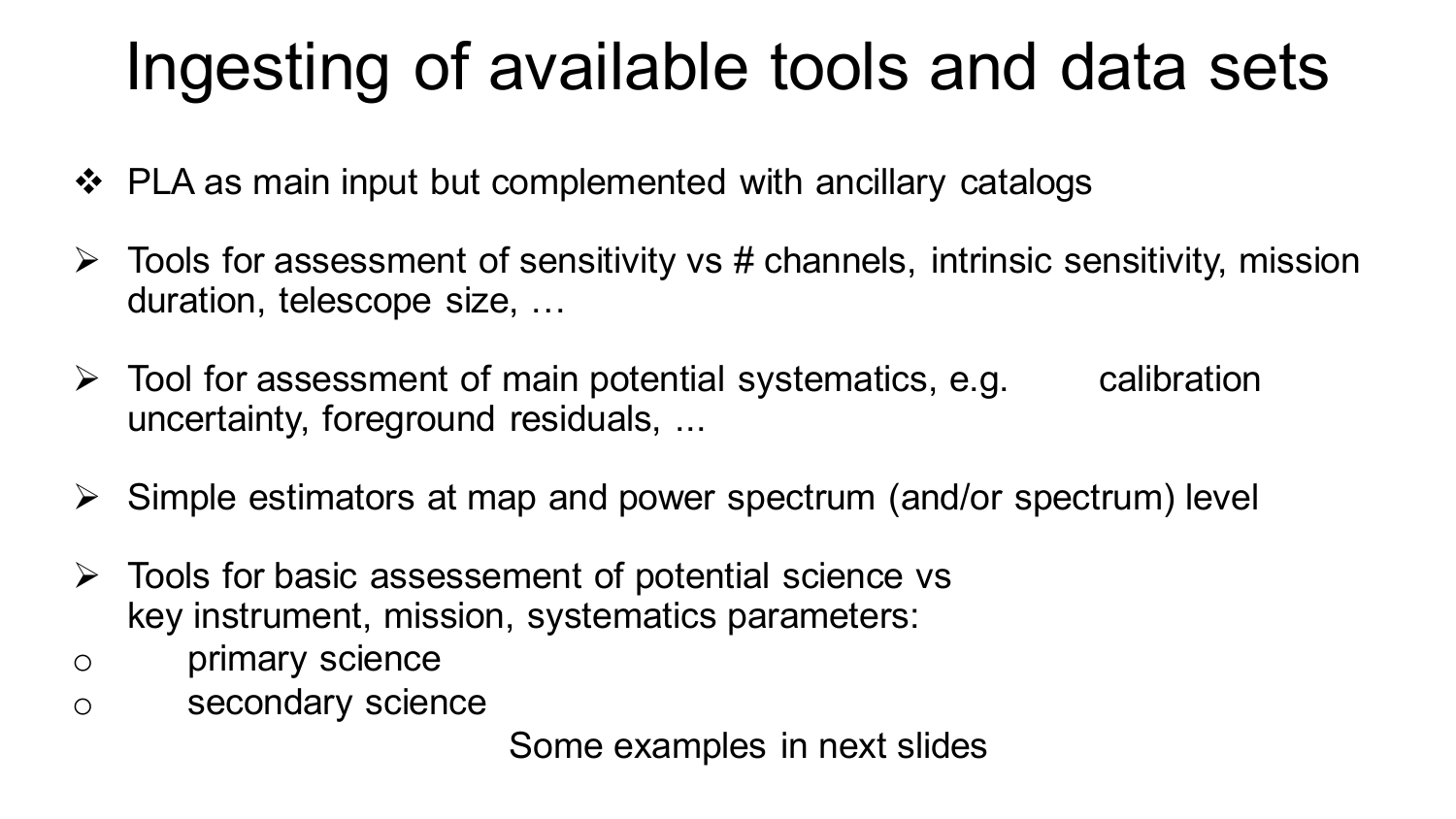### CV vs potential residuals (for now in TT) – I error parameters @ pixel scale Nside=64 – simple toy model by T. Trombetti & C.B. for ECO velocity paper

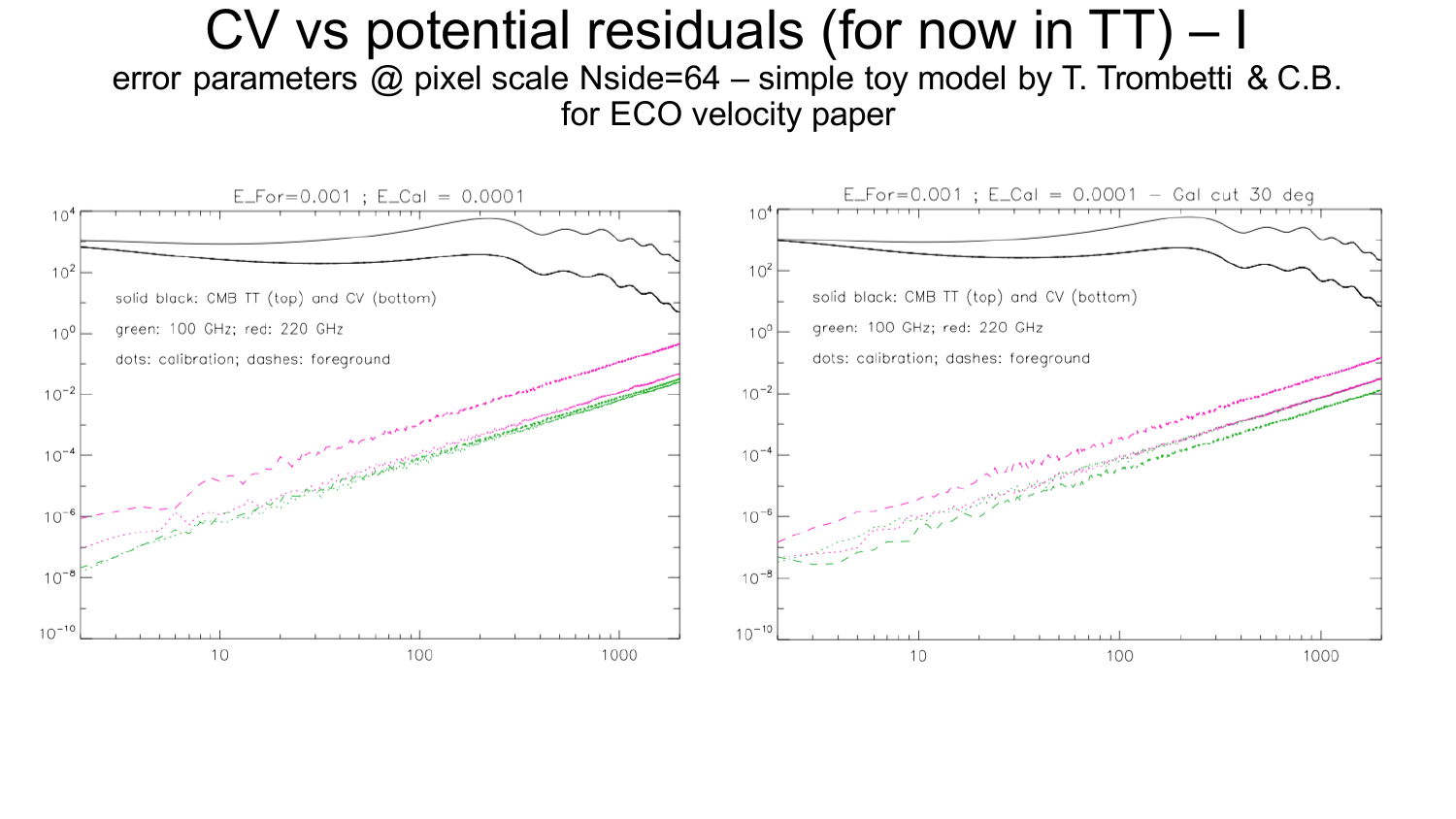### CV vs potential residuals (for now in TT) – II error parameters @ pixel scale Nside=64 – simple toy model by T. Trombetti & C.B. for ECO velocity paper

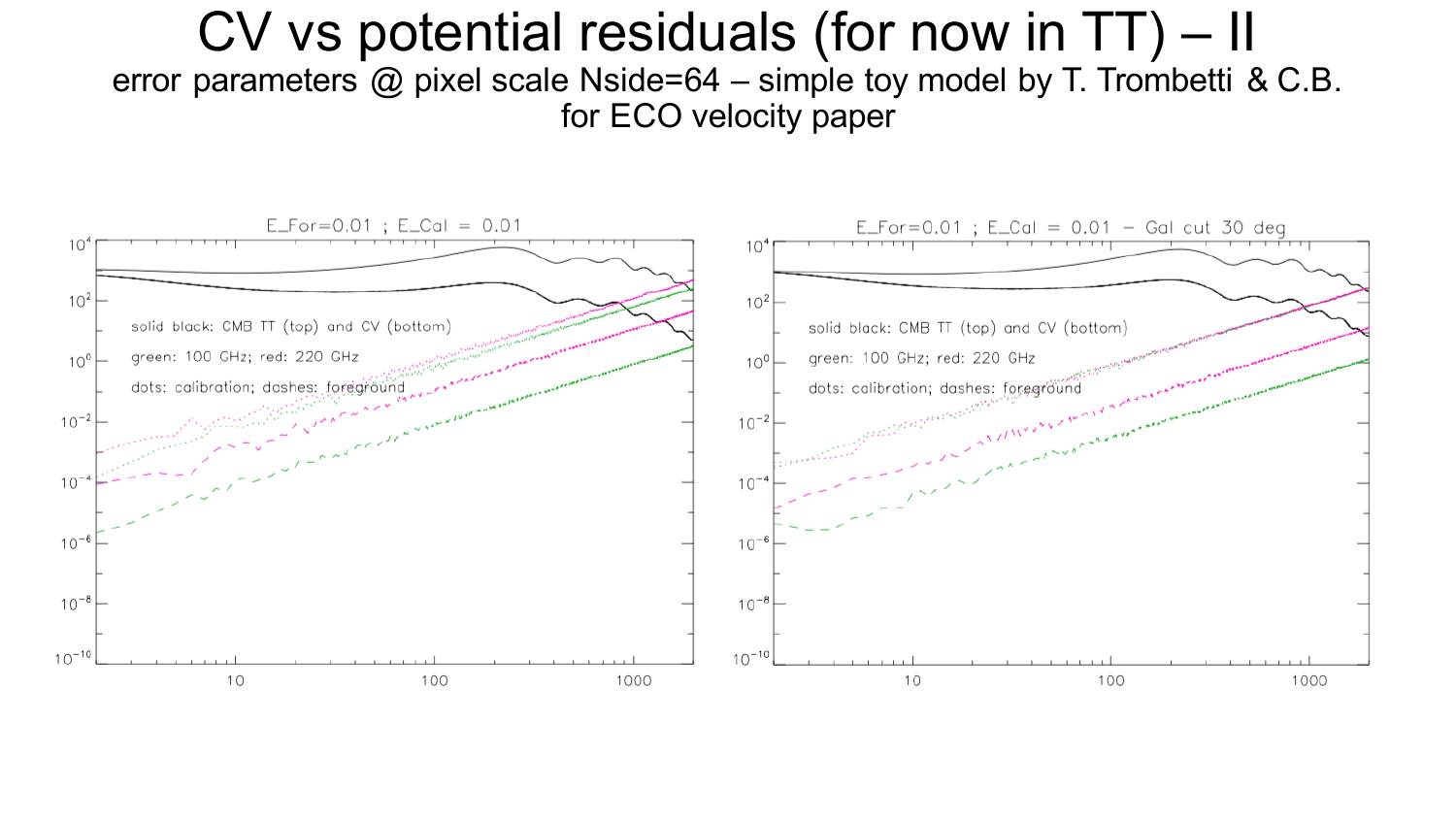#### Science forecasts for the next CMB space missions Ingesting of available data sets/Outline of future CMB space missions in the orbital frameworks

Experience in the coordination, preparation of simulations, and science forecasts for the paper of the series supporting the CORE mission "Exploring Cosmic Origins: Inflation", Core Collaboration: F. Finelli et al., arXiv:1612.02870 (key contributions of Daniela Paoletti and Mario Ballardini).

Analysis of different concepts for the next space mission, from LiteBIRD to different renderings of CORE (i.e. with different noise sensitivities and angular resolution, LiteCORE-80 similar to MiniCORE).

Simulations include the CMB lensing information and delensing for B-modes. Pipeline in place for estimates of the noise spectrum of the CMB lensing potential and the delensing capability. Interaction planned with WP 9 - 6X2.